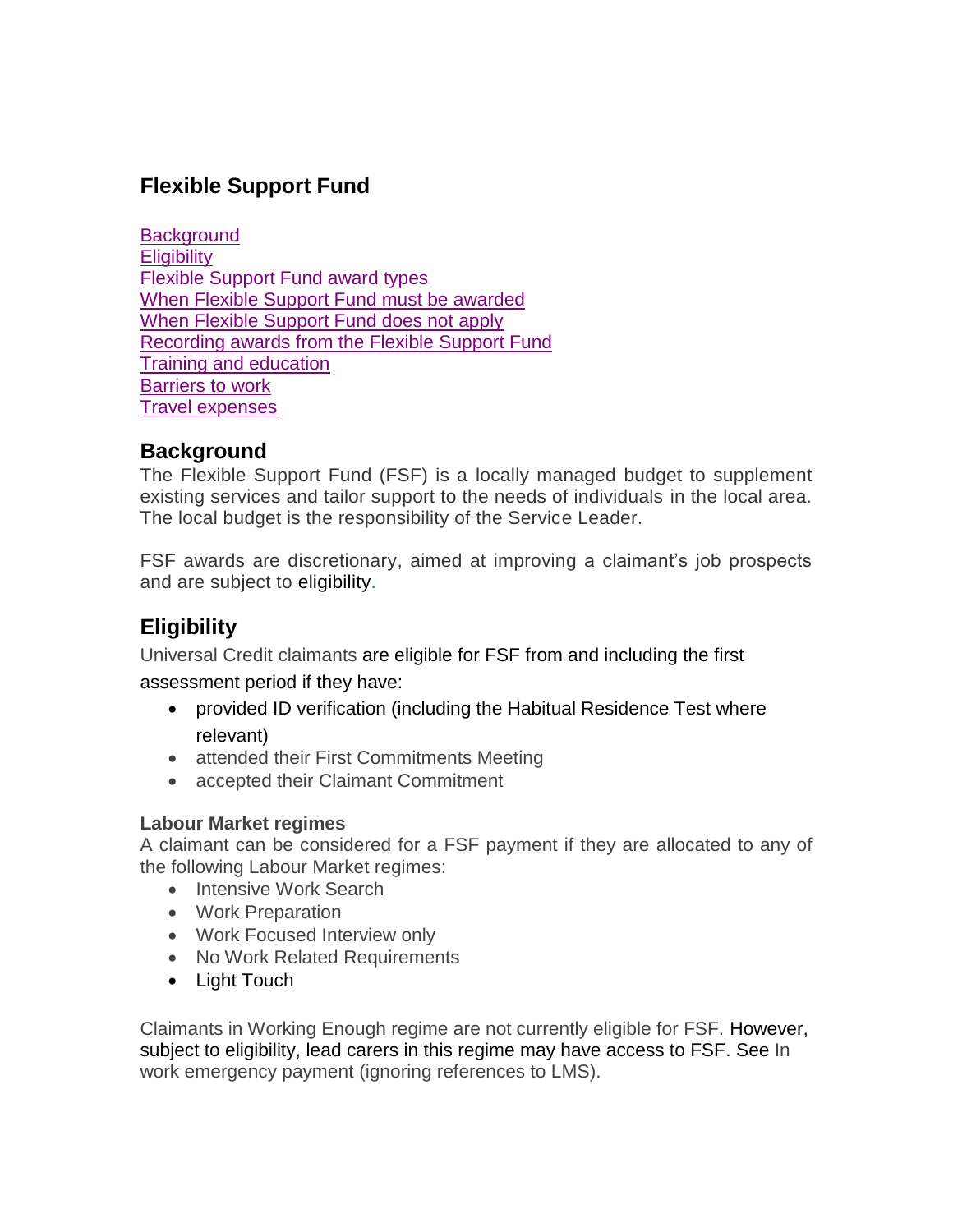### **Claimants in the Light Touch regime**

Although it is entirely discretional, the following are examples of when FSF might be used for this group:

- provide additional training to allow claimants to apply for promotion or other job opportunities
- pay for certificates to allow claimants to apply for other or additional employment
- provide clothing and/or equipment needed to remain or progress in employment
- provide support for travel costs to attend interviews for better paid employment
- pay additional upfront childcare costs for a new or existing job where it offers claimants more hours of work.

Note: FSF payments for childcare should only be made for the additional costs where these are not already covered by Universal Credit childcare payments. FSF payments for childcare will be paid separately from Universal Credit and paid directly to the provider. Care should be taken to ensure FSF is not used to pay for the remaining 15% of Universal Credit childcare costs (or any amount that has not been paid as it exceeds the maximum allowed for Universal Credit childcare costs).

Please note the above list are examples only and a conversation to discuss individual cases and requirements should occur as per current barrier support guidance.

### **Pre-release prisoners**

FSF can be awarded to pre-release prisoners, for training and associated tests, licenses and certificates, such as CSCS, which will help them to obtain or take up the offer of employment when released.

Checks must be made to ensure the prisoner does not have access to other funding that would cover the cost of the activity, including funding offered through The Ministry of Justice (MoJ) or Scottish Prison Service (SPS).

For further information see [Prison Leaver guidance](https://intranet.dwp.gov.uk/policy/prisoners)

### <span id="page-1-0"></span>**Flexible Support Fund award types**

This interim guidance for FSF in Universal Credit provides information on the most commonly used awards:

- [training and education](#page-4-0)
- [barriers to work](#page-6-0)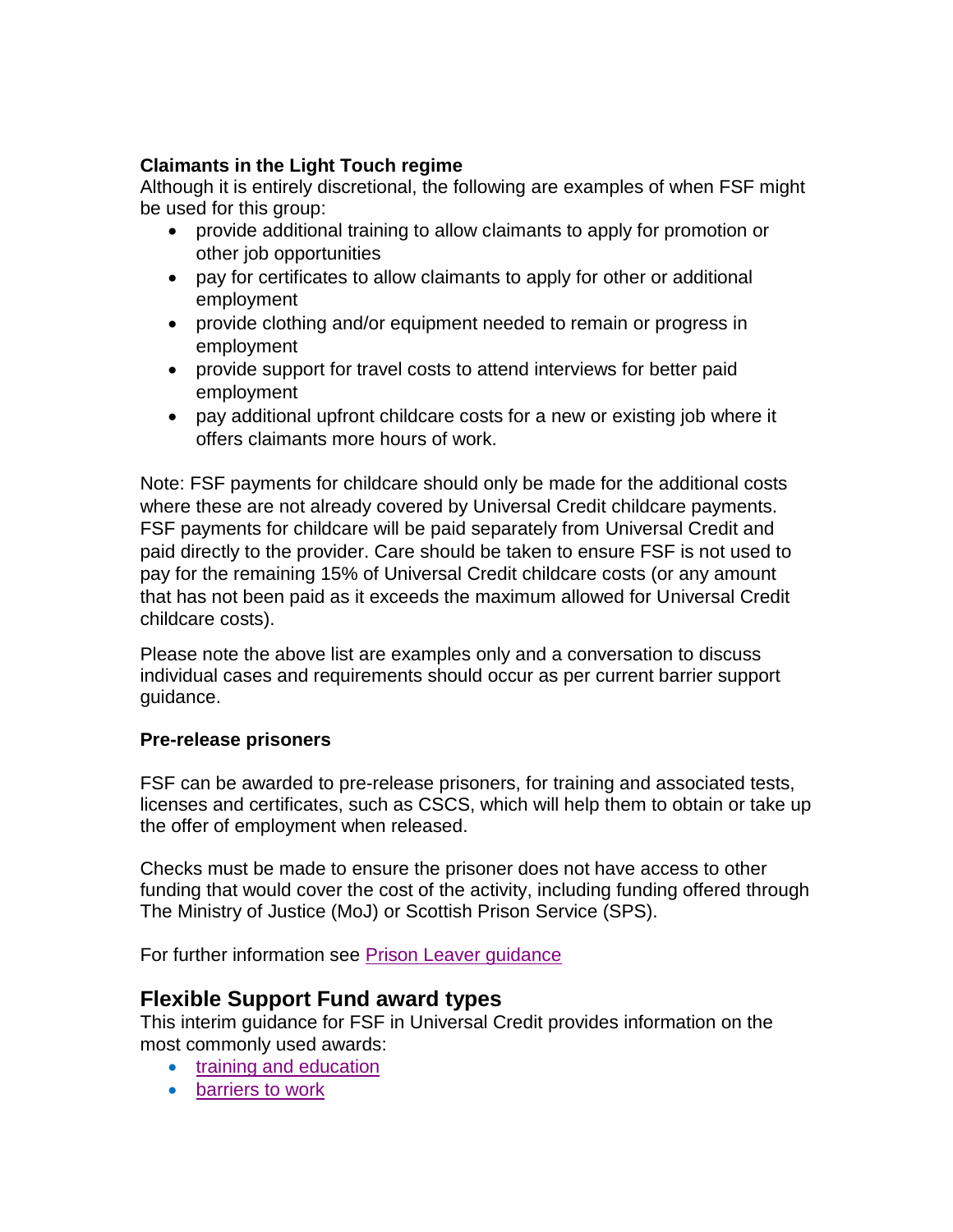#### • [travel expenses](#page-7-0)

A full list of circumstances relevant to the award of FSF is available in the general DWP Flexible Support Fund guidance.

### <span id="page-2-0"></span>**When Flexible Support Fund must be awarded**

There are circumstances when payment of travel, childcare or replacement care to attend training or education must be made to eligible individuals. For further information, see:

- Payment of travel expenses
- Childcare costs
- [Replacement](https://intranet.dwp.gov.uk/manual/flexible-support-fund-guide/08-payment-replacement-care-costs) care

FSF for Childcare costs may be awarded for training and education [o](https://intranet.dwp.gov.uk/policy/flexible-support-fund#Training)r for the period between commencing work and the receipt of first wages (upfront childcare costs).

There are no minimum hours required for Universal Credit claimants only accessing FSF for upfront childcare costs. If wages are paid weekly, discretion should be used to consider payment of FSF beyond the first wage.

The award of FSF must be recorded on the 'Claimant history' to ensure childcare costs are not awarded from Universal Credit for the same period.

Note: ignore references to LMS in the Childcare Costs guide.

## <span id="page-2-1"></span>**When Flexible Support Fund does not apply**

FSF must not be awarded if

- the activity conflicts with DWP policy objectives
- it duplicates any provision which would normally be funded by government, partners or commercial providers such as the:
	- Work and Health Programme (WHP) (with the exception of those customers in the districts operating the DWP Public Sector Comparator (PSC) Pilot where FSF can be considered)
	- Fair Start Scotland
	- Intensive Personalised Employment Support (IPES)
	- Job Entry: Targeted Support (JETS)
- it is to pay benefit-related travel costs
- it directly replaces any benefit lost as part of a sanction
- it is for top up wages once in work
- it is to pay fines or similar penalties
- it is to pay loans or debts
- it is to pay a subsidy to an employer to provide an incentive to employ a particular person or group of people.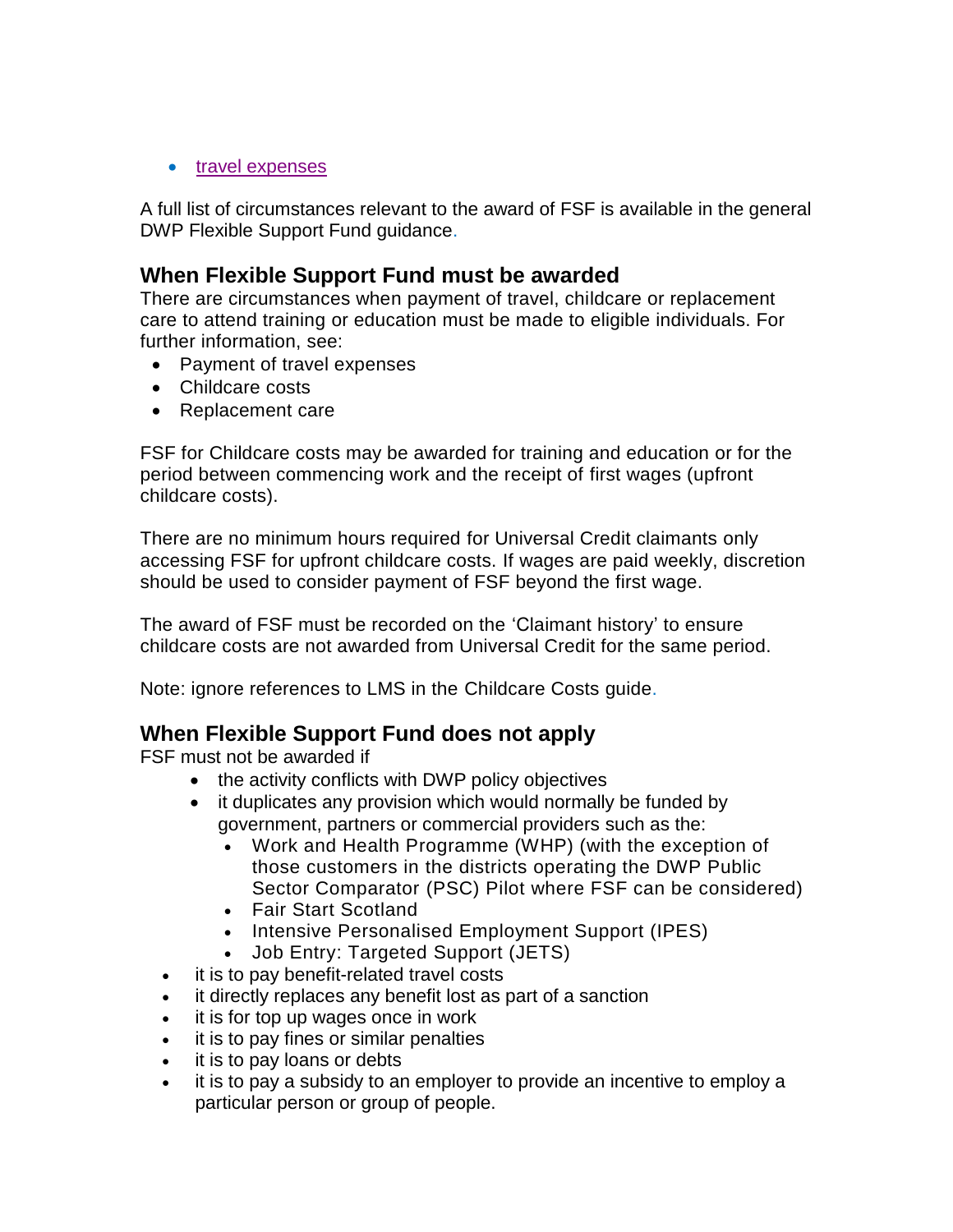- it covers the cost of living such as paying bills, household costs or buying food
- it helps claimants who have a job or employment contract but are returning to work after a career break or maternity leave.
- it supports applications for immigration documentation including biometric resident permits
- it is to provide any medical-related certificates or forms
- it duplicates support to prisoners pre-release where funding is already available through The Ministry of Justice (MoJ) or Scottish Prison Service (SPS)
- it is to support activity in respect of employment for sexual purposes.

As a minimum, a claimant in the Intensive Work Search regime is expected to attend fortnightly Work Search Reviews. The claimant must fund the travel costs themselves. However, to support claimants to attend additional appointments, travelling expenses can be refunded. This includes refunding travel expenses for every alternate weekly Work Search Review during the first 13 weeks of being allocated into the Intensive Work Search regime.

## <span id="page-3-0"></span>**Recording awards from the Flexible Support Fund**

The award of FSF **must** be recorded on the 'Claimant history'. You must generate an ad-hoc to-do for the claimant asking them to provide receipts or proof of purchase (if appropriate) within 14 days.

| Details                                                 | <b>Examples</b>                                                                                                                          |
|---------------------------------------------------------|------------------------------------------------------------------------------------------------------------------------------------------|
| The type of FSF award.                                  | barrier<br>travel<br>childcare<br>training                                                                                               |
| What the award is for.                                  | Clothing (for interview)<br>Travel to attend interview<br>Childcare (attending work trial)<br>LVP (name of course)                       |
| The cost.                                               |                                                                                                                                          |
| The supplier or provider.                               |                                                                                                                                          |
| What proof or receipt there is to<br>support the award. | IPF1JP (Matalan, Arco or<br>$\bullet$<br>Alexandra)<br>bus/ or rail ticket seen<br>$\bullet$<br>FSF2 or FSF3 completed<br>LVP1 completed |

Update the 'Claimant history' with details of: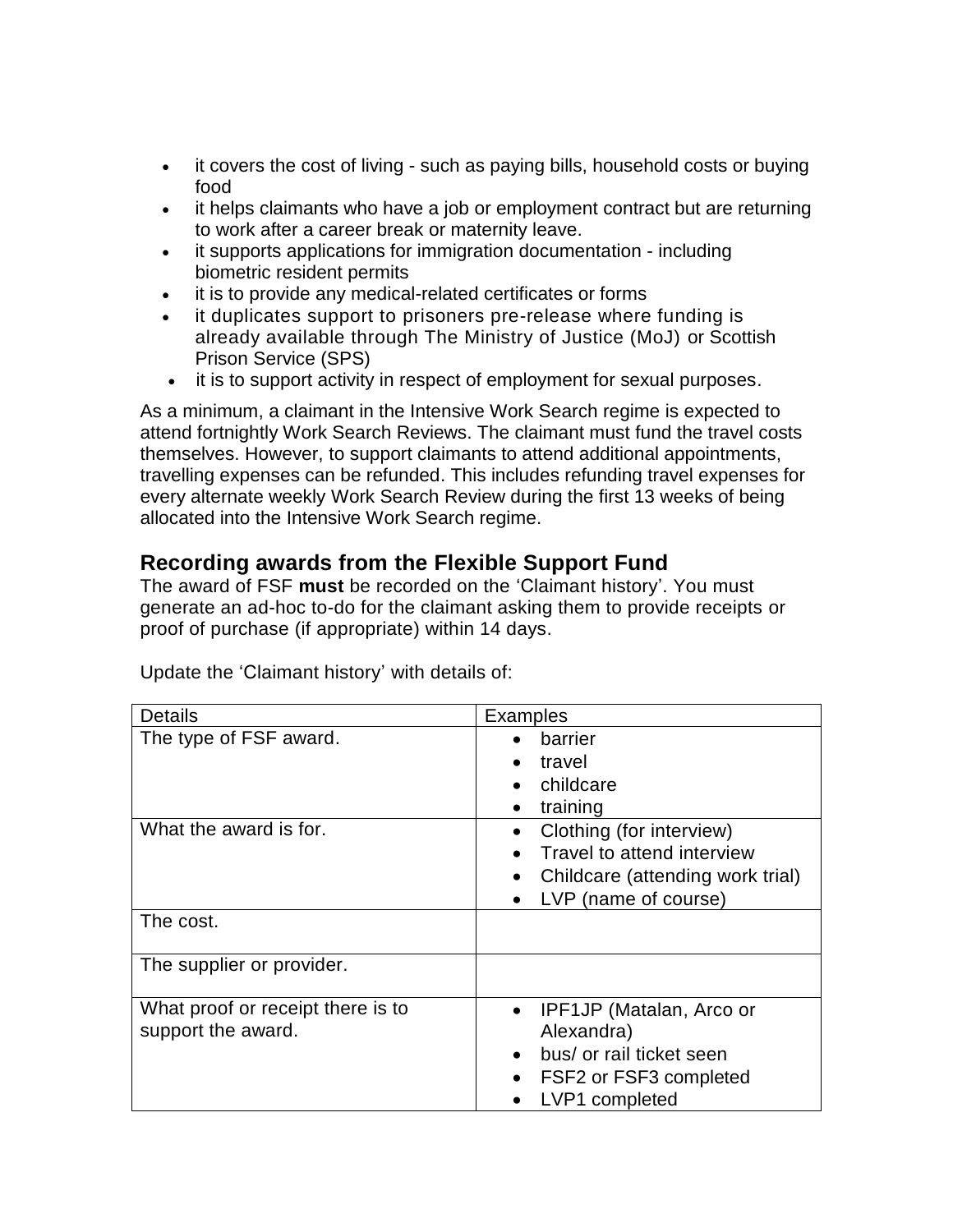What the record may look like in the 'Claimant history': FSF travel award – additional attendance (date) Authorised amount: £4.40 bus fares retrospective Proof/receipts – bus tickets seen

FSF childcare award: provider \*\*\*\*nursery, ESOL training Authorised amount: £70 (date) to (date) retrospective payment Proof/receipt: FSF2 or FSF3 completed

## <span id="page-4-0"></span>**Training and education**

Before considering any award, check the claimant history to see if any previous FSF awards contradict or affect the reason for the current request.

Before agreeing to the referral of any claimant to education or training funded by FSF (or agreeing to purchase it), the following questions must be considered:

| Question                                                                                                                                                           | <b>Notes</b>                                                                                                                                                                         |
|--------------------------------------------------------------------------------------------------------------------------------------------------------------------|--------------------------------------------------------------------------------------------------------------------------------------------------------------------------------------|
| Will the activity enable the<br>claimant to enter<br>employment, or give<br>relevant skills and<br>experience for jobs<br>available in the local<br>labour market? | The primary focus is to help individuals into<br>work as quickly as possible. However, for<br>some claimants, training or education may be<br>necessary to move them closer to work. |
| Has the individual<br>sufficient time to complete<br>the activity they require?                                                                                    | Will they become eligible to attend other<br>training or provision?                                                                                                                  |
| Will the activity impact on<br>any claim to or award of<br>benefit?                                                                                                | Claimants must comply with appropriate<br>benefit conditionality to ensure their payments<br>will continue.                                                                          |
| Does the claimant require                                                                                                                                          | FSF can be used for travel expenses and                                                                                                                                              |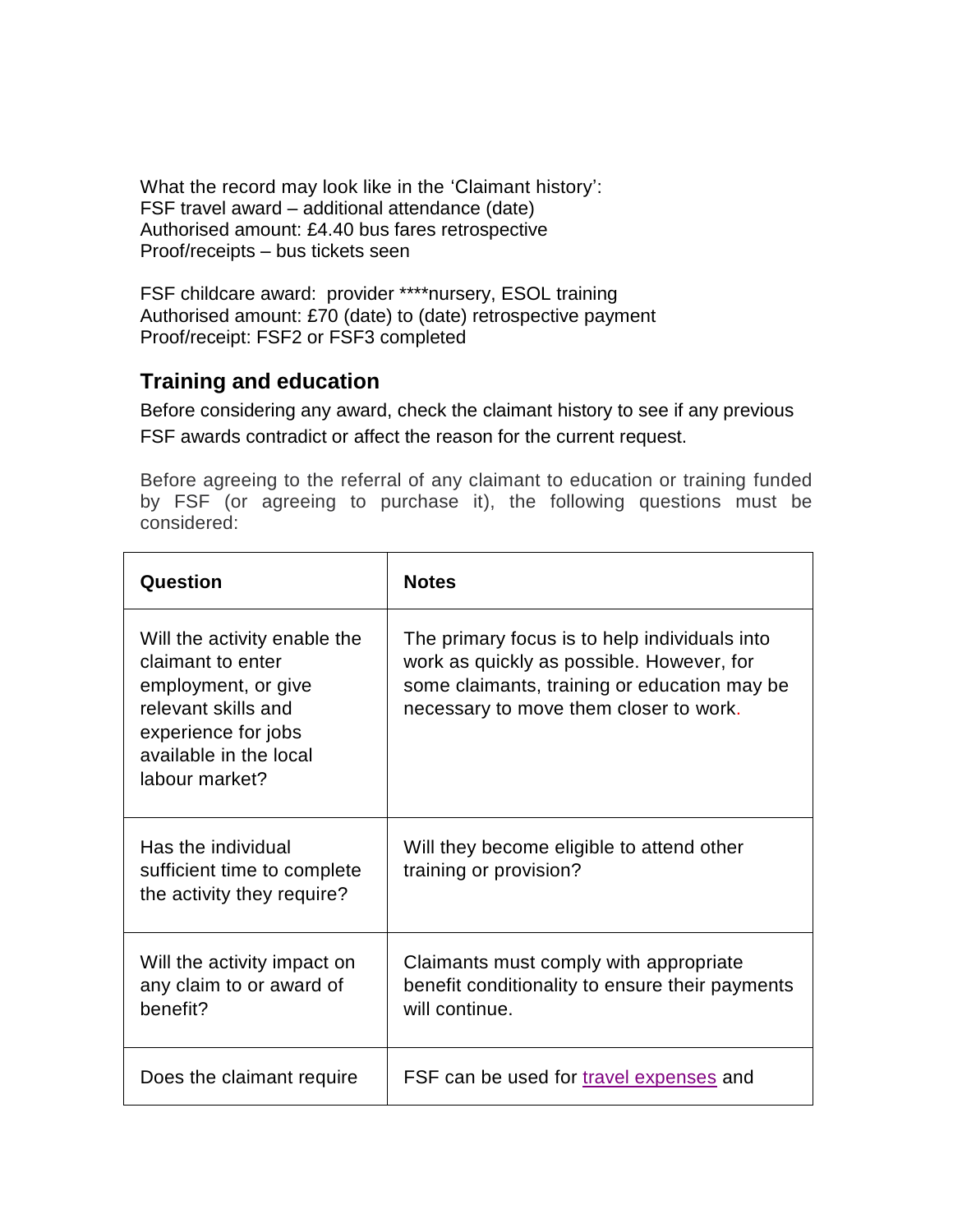| funding for travel, childcare                                                                      | childcare costs where it has been agreed the |
|----------------------------------------------------------------------------------------------------|----------------------------------------------|
| or replacement care                                                                                | claimant can attend education or approved    |
| costs?                                                                                             | non-contracted provision.                    |
| Does the claimant have<br>access to other funding<br>that would cover the cost<br>of the activity? | FSF must not be used.                        |

DWP guidance also sets out a number of other training considerations, including:

- training that should not be funded
- training requiring further consideration
- training at NVQ, SNVQ level 3 and 4 (or equivalent)

DWP guidance sets out the funding process to follow.

#### **Paying childcare costs for attending training or education** FSF **must** be awarded:

- when a parent is attending mandatory provision where such costs are not met by the provider
	- where it has been agreed that a parent can attend approved noncontracted provision – for example, there is a formal agreement in place
	- where it has been agreed that a parent can participate in a Work Trial, work experience or sector-based work academy programme.

FSF **must not** be awarded in the following circumstances:

- for attending training courses, provision or an activity where no formal agreement is in place
- for attending provision where the provider is contracted to, or has agreed to pay the participant's childcare costs

#### **Mandatory considerations – Flexible Support Fund childcare costs for attending training or education**

Some considerations must always apply when a FSF award is made for childcare costs. Local flexibilities do not apply. These are:

• the parent must identify the childcare provider - any contract for childcare is between the parent and the childcare provider and must not involve Jobcentre Plus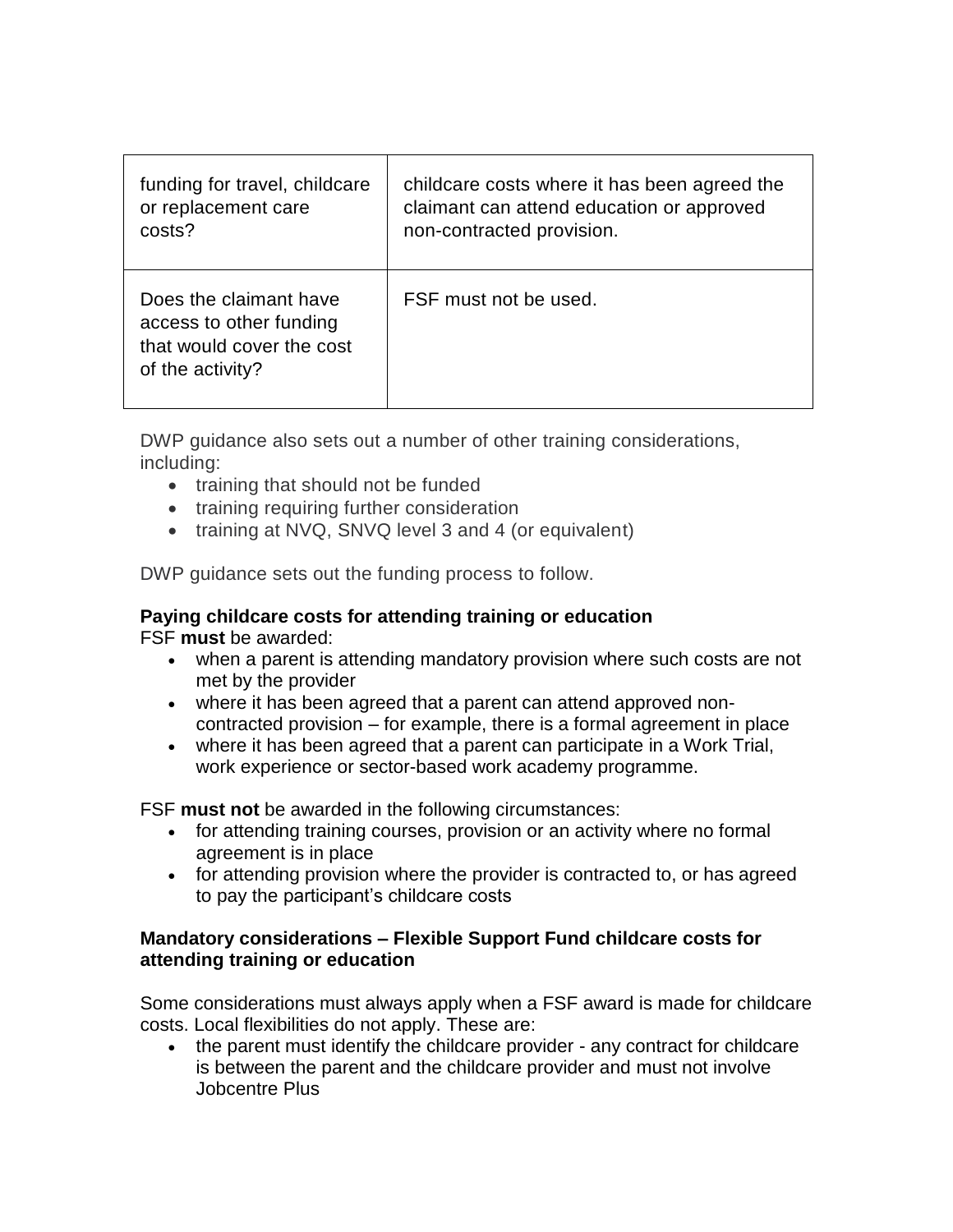- the childcare must be registered Tax Credits description of registered childcare should be applied (please see the HMRC site [Registered or](http://www.hmrc.gov.uk/taxcredits/start/who-qualifies/children/approved-childcare.htm)  [approved childcare for tax](http://www.hmrc.gov.uk/taxcredits/start/who-qualifies/children/approved-childcare.htm) credits)
- ensure any agreement to meet childcare costs on behalf of the parent **does not** exceed the maximum permitted amounts
- ensure the amount being charged for childcare is reasonable taking into account average charges in the local area
- ensure the parent is made aware of the maximum childcare payments available where relevant
- ensure the parent is eligible to receive FSF childcare costs throughout the relevant period
- all payments must be made directly to the childcare provider into their nominated bank or building society account via SOP
- all payments must be paid in arrears unless costs are required in advance

The award of FSF must be recorded on the 'Claimant history' to ensure childcare costs are not awarded from Universal Credit for the same period.

#### **Forms and letters**

The generic DWP guidance outlines the relevant Forms and letters for FSF awards.

## <span id="page-6-0"></span>**Barriers to work**

Before considering any award, check the 'Claimant history' to see if any previous FSF awards contradict or affect the reason for the current request.

FSF should be considered to remove barriers that are:

- preventing claimants from moving closer to the job market
- hindering a claimant's search for work
- preventing a claimant from accepting a firm job offer or moving into selfemployment

Examples are:

- smart clothing for interviews or to start work
- essential work wear (but not safety wear as the employer has a duty to provide this)
- essential tools and equipment for example, chef's knives
- travel costs

A barrier award must not be made where it is the employer's responsibility (under Health & Safety legislation) to provide the item.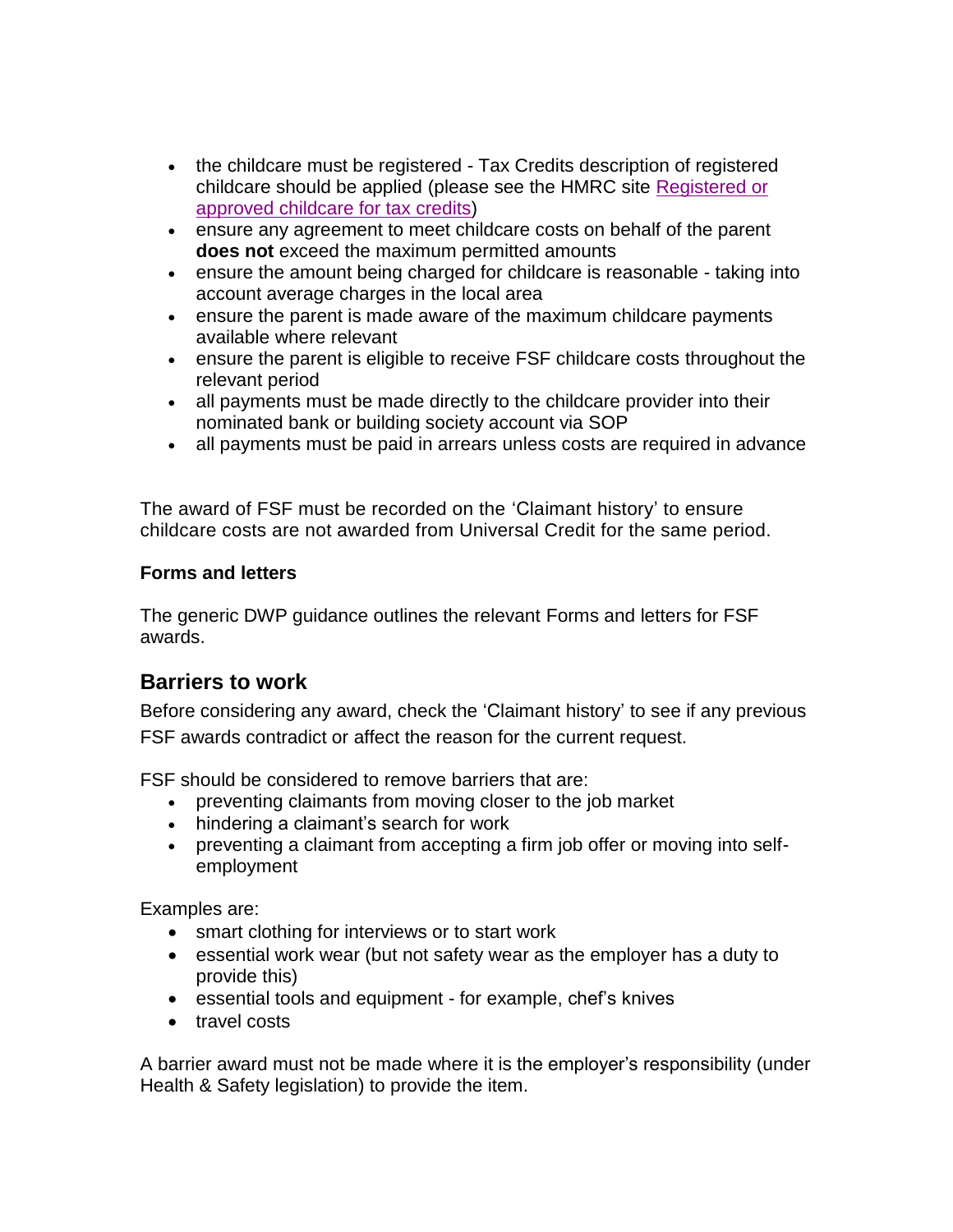#### **Flexible Support Fund barrier awards**

DWP guidance sets out the funding processes to support payment of a barriers award from FSF. The relevant processes for Universal Credit are:

- sourcing the goods
- forms and letters
- payment methods
- follow up action

For barrier payments, it is strongly recommended that the most appropriate payment method is used. The order of preference is:

- Retail Trade Framework or local supplier arrangement invoice payments
- retrospective payment
- advance payment

#### **Forms and letters**

The generic DWP guidance outlines the relevant Forms and letters for FSF awards

### <span id="page-7-0"></span>**Travel expenses**

Before considering any award check the 'Claimant history' to see if any previous FSF awards contradict or impact the reason for the current request.

Please refer to the following DWP guidance for more detailed information:

- Travel to interview for disabled people
- Travel expenses for job interviews
- Travel expenses for Work Trials

#### **Mandatory awards for travel**

An award for travel expenses must be made when a claimant:

- attends additional appointments other than the fortnightly Work Search Reviews when they are allocated to the Intensive Work Search regime, this includes:
- alternate weekly Work Search Review during the first 13 weeks of being allocated into the Intensive Work Search regime
- attends mandatory provision where such costs are not met by the provider
- attends approved non-contracted provision where this is previously agreed with DWP staff
- participates in:
	- o Work Trial
	- o work experience
	- o sector-based work academy programme